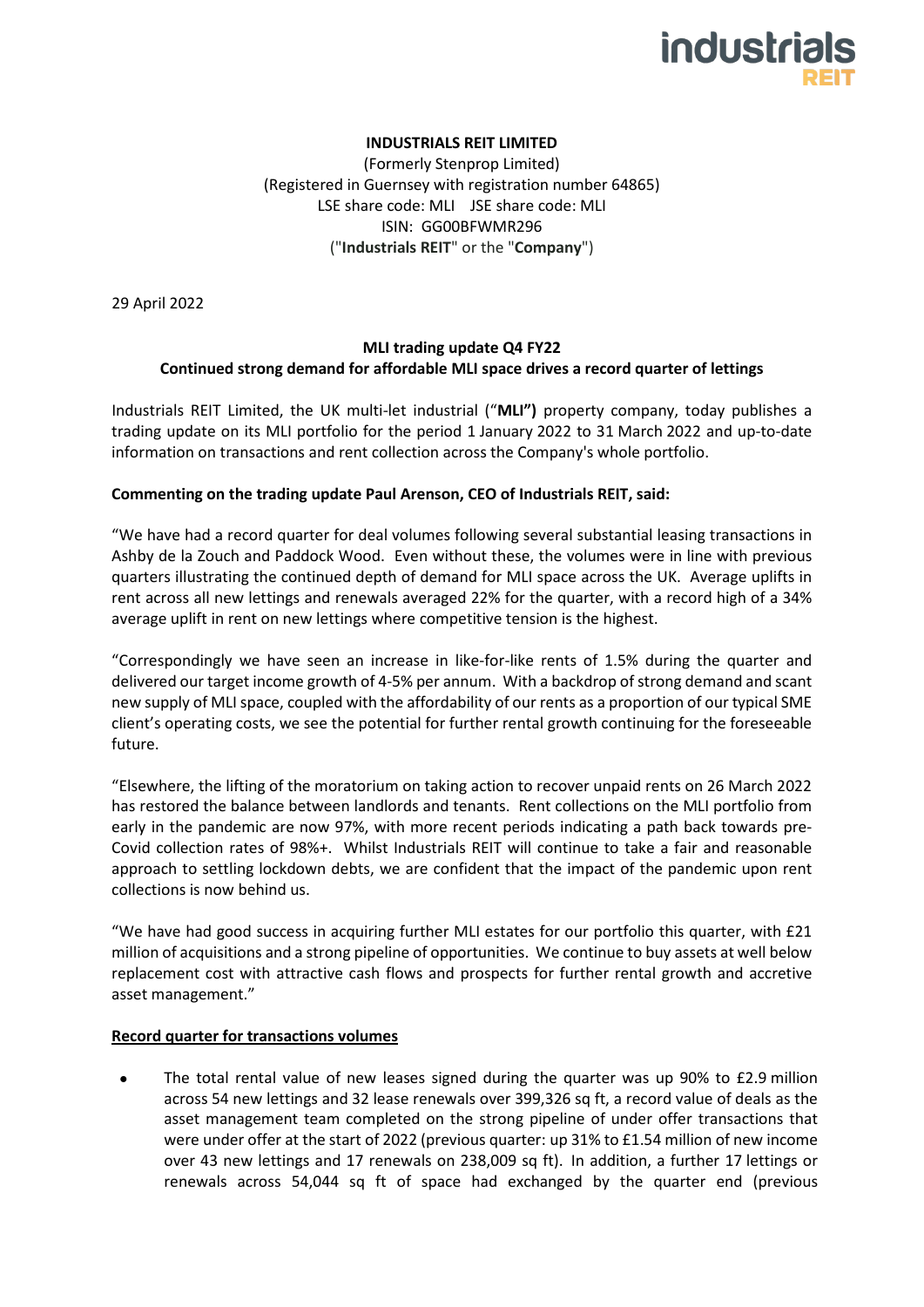

quarter: 11 deals over 21,889 sq ft), taking the total amount of space upon which new leases were completed or exchanged to 453,000 sq ft (previous quarter: 260,000 sq ft).

- At 31 March 2022, there were a further 436,000 sq ft of new lettings and renewals under offer across 89 transactions (previous quarter: 518,000 sq ft of space over 91 transactions), of which 142,000 sq ft relates to new lettings and 294,000 sq ft to existing customers renewing their leases (previous quarter: 283,000 sq ft and 235,000 sq ft respectively).
- 22% average uplifts in passing rent of 22% upon letting or renewal, driven by particularly strong results on new lettings with average uplifts of 34% (previous quarter: 22% overall, 22% on new lettings). Renewals averaged uplifts of 16% over the previous passing rent (previous quarter: 21%). This is the sixth successive quarter where average uplifts on new lettings have been over 20%, whilst on average lettings and renewals were completed at a 8.3% premium to Estimated Rental Value (ERV).
- The reversionary potential in the portfolio remains high, with like-for-like ERV growth of +4.3% in the 12 months to 31 March 2022, resulting in a premium between passing rent and ERV of 12.4% (previous quarter: +8.0% like-for like growth and a 13% premium to passing rent).
- Rents continue to track towards the top end of expectations, with like-for-like passing rent +up 1.5% and +4.3% during the quarter and over 12 months (previous quarter: 0.7% and +4.8%) respectively.
- Passing rent across the portfolio remains highly affordable at £5.72/sq ft (previous quarter: £5.68/sq ft).
- The average lease term granted increased to 4.9 years to expiry and 3.7 years to first break, with a nominal average rent-free incentive of 1.2 months on each new lease signed (previous quarter: 4.2 years, 3.1 years and 1.0 months respectively).
- Occupancy across the MLI portfolio remains stable at 93.8% (31 December 2021: 93.8%, 30 September 2021: 93.9%, 30 June 2021: 94.7%, 31 March 2021: 93.7%).
- 53% of completed leases were contracted through Industrials REIT's short-form digital 'Smart Leases', whilst 65% of leases signed included at least a 3% annual uplift in rent throughout the term of the lease (previous quarter: 58% of new leases were Smart Leases, whilst 80% of leases signed contained 3% fixed uplifts).

## **Letting enquiry levels and pipeline remain robust**

- Industrials.co.uk web users were up over 10% over the quarter and up over 8% year-on-year as the level of direct leasing enquiries, and not via third party agents or portals, continues to grow (previous quarter: -9% over the quarter and up 6% year on year).
- Leasing enquiries were up 13% during the quarter, as the market came back into life after the Christmas period (previous quarter: -20%), but remain 20% below the peak levels seen in March 2021. However, the work undertaken over the last year to improve enquiry quality and conversion rates in the leasing process is bearing fruit, with viewings up 20% during the quarter and total transaction volumes at record highs.

## **Asset management highlight**

Dana Trading Estate in Paddock Wood comprises a 209,000 sq ft MLI estate in Kent and is the 3<sup>rd</sup> largest asset in our MLI portfolio by value. Until March 2022 the whole estate was let on a single FRI lease to Unipart Group, the largest single tenant in the portfolio, although they had not been in occupation of the property for many years and had sub-let the entire estate to 14 sub-tenants on coterminus lease terms.

An early lease surrender was negotiated with Unipart, which included a financial settlement for outstanding repairing liabilities. This opened the way to engaging with the sub-tenants directly and agreeing new lease terms with them directly. As part of this the lease to one tenant was not renewed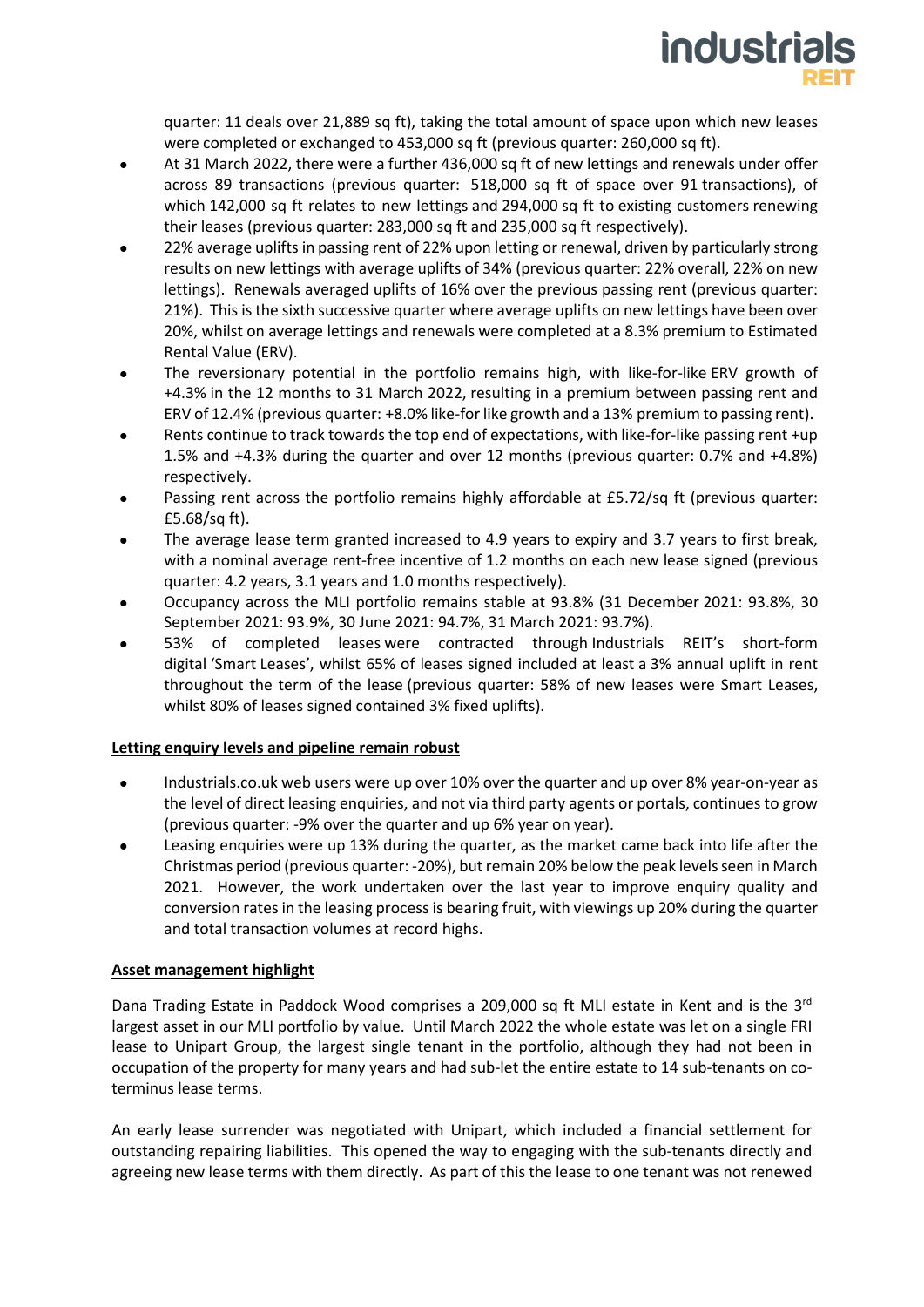

as their line of business did not meet our ESG criteria, whilst another customer who makes environmentally friendly cleaning products was upsized into an additional 12,515 sq ft of space.

98% of the estate has now been re-let or is under offer, with the total of the rents on this space reflecting a like-for-like increase of 25% from the previous passing rent and an uplift of over £300,000 per annum in rent. The new leases averaged over 6 years in term (3.5 years to first break), with an average rent-free incentive of 2.3 months.

### **Rent collections continue to improve**

Industrials REIT can report the following rent collection statistics as at close of business on 25 April 2022.

|                           |                                      | 2020        |             |                    | 2021        |             |                    |                    | 2022        |                     |
|---------------------------|--------------------------------------|-------------|-------------|--------------------|-------------|-------------|--------------------|--------------------|-------------|---------------------|
| County /<br><b>Sector</b> | <b>Portfolio</b><br><b>Weighting</b> | Apr-<br>Jun | Jun-<br>Sep | Sep-<br><b>Dec</b> | Dec-<br>Mar | Mar-<br>Jun | Jun-<br><b>Sep</b> | Sep-<br><b>Dec</b> | Dec-<br>Mar | Weighted<br>average |
| <b>UK MLI</b>             | 95%                                  | 97%         | 97%         | 97%                | 96%         | 96%         | 95%                | 92%                | 85%         | 94%                 |
| <b>Germany</b>            | 5%                                   | 94%         | 98%         | 97%                | 83%         | 98%         | 100%               | 96%                | 97%         | 95%                 |
| Weighted<br>average       | 100%                                 | 97%         | 98%         | 98%                | 94%         | 96%         | 95%                | 92%                | 86%         | 94%                 |

**Rent collected vs billed (%)**

On 1 April 2022, we went live on a new finance and operating platform which coincided with the date that we in-sourced all accounting and credit collection activities from 3<sup>rd</sup> party suppliers. In addition, on 26 March 2022 the Government lifted the moratorium on taking recovery action for overdue debts outside the protected period (c. March 2020 to July 2021 in England & Wales), and in the three weeks since we have successfully collected over £300,000 of historic arrears. Whilst Industrials REIT will always take a fair and reasonable approach to settling arrears accrued during periods of lockdown, we are confident that the return of ordinary course debt collection measures will deliver continued success in recovering a significant proportion of historic debts.

Going forward we expect rent collections to return to pre-covid levels of around 98% or above of rent billed in a timely manner. This will, however, require a period of adjustment for customers and we will work with them to ensure their behaviour reverts to paying rents when they fall due or face the risk of enforcement action.

## **Four more MLI estates acquired during the quarter**

Four new MLI estates totalling 260,465 sq ft and £20.86 million<sup>1</sup> were acquired this quarter as follows:

- **Primrose Hill Industrial Estate in Stockton-on-Tees** was acquired on 18 January 2022 for £4,310,000, reflecting a net initial yield of 6.2% and a capital value of £57 psf.
- **Haven Business Centre in Boston** was acquired on 15 February 2022 for £4,000,000, reflecting a NIY of 7.1% and a capital value of £69 psf.
- **Twibell Street Trade Park in Barnsley** was acquired on 29 March 2022 for £5,850,000, reflecting a NIY of 5.25% and a capital value of £106 psf.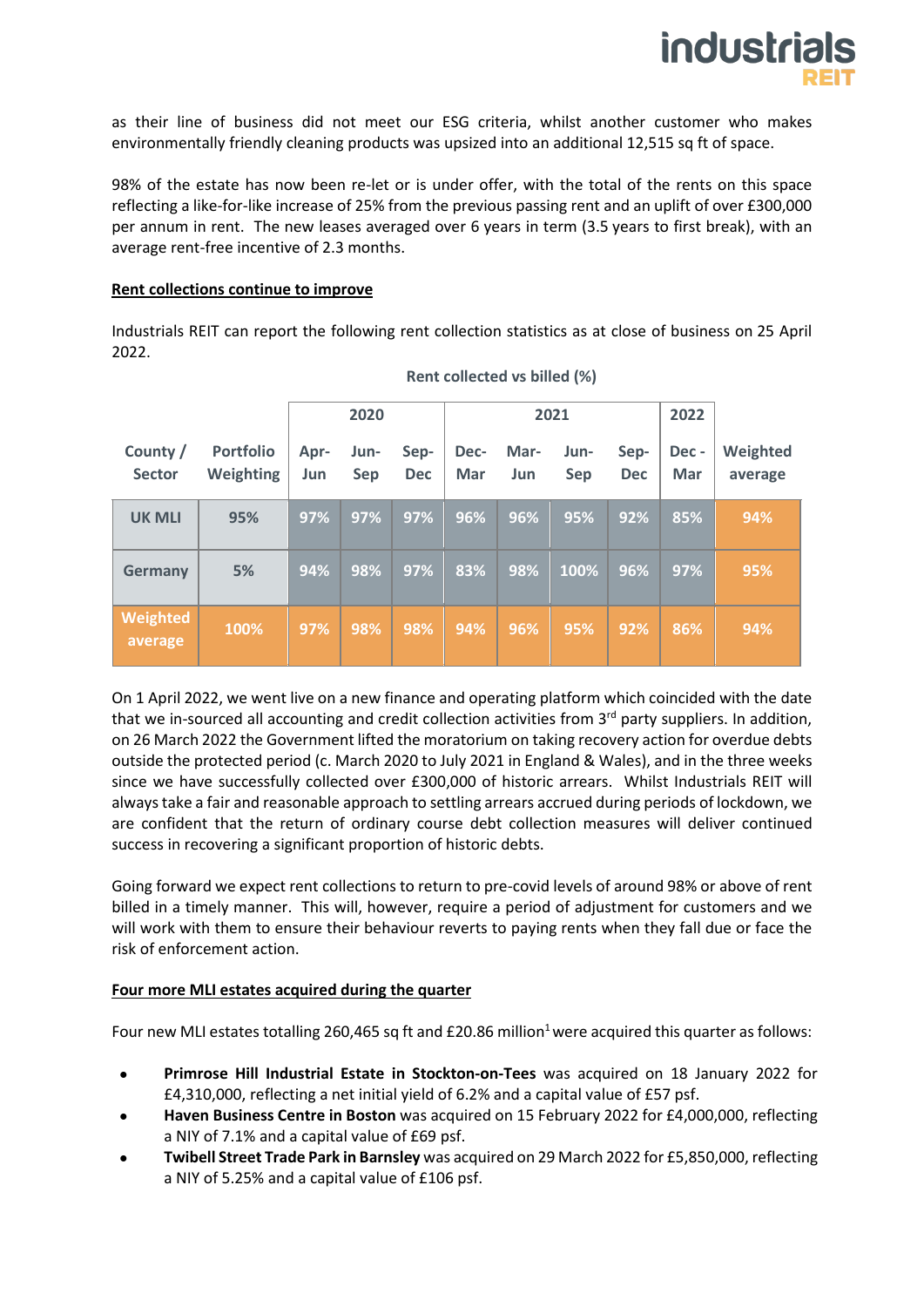

• **Astra Park in Leeds** was acquired on 24 March 2022 for £6,700,000 million, reflecting a NIY of 4.8% and a capital value of £93 psf.

Since the quarter end we have also completed on the following acquisition:

• **Units 14-28 at the Primrose Hill Industrial Estate in Stockton-on-Tees** were acquired on 20 April 2022 for £3,100,000, reflecting a net initial yield of 5.2% and a capital value of £104 psf. This 29,717 sq ft estate across 15 units comprises the second phase of Primrose Hill Industrial Estate, the remainder of which was acquired in January 2022, taking the total ownership in the location to 105,000 sq ft across 27 MLI units. The latest acquisition is let to 12 tenants at an average rent of £6.00 psf and offers units of 720 to 7,300 sq ft, with two vacant units totalling 1,550 sq ft providing immediate potential to enhance value and income through the Industrials Hive platform. The vendor was a private property company, and the transaction was concluded on an off-market basis.

In addition to the above transactions, at the time of this announcement we have a further two industrial estates under offer with a combined value of £7.2 million and a strong pipeline of other potential opportunities.

As at close of business on 31 March 2022, Industrials REIT's loan-to-value ratio (LTV) was 31% on drawn facilities, and approximately 28% when allowing for unrestricted cash<sup>2</sup>.

### **Notes**

The financial information on which this trading update is based has not been reviewed or reported on by the Company's external auditors.

<sup>1</sup> These transactions have already been announced in a previous RNS and SENS or Trading Update. For full details please visit:

<https://www.industrialsreit.com/investor-information/rns-feed/>

<sup>2</sup> Calculated as gross borrowing less unrestricted cash, divided by gross asset value based on our 30 September 2021 valuations adjusted for subsequent acquisitions and disposals and changes in foreign exchange rates. Unrestricted cash is cash and cash equivalents after deducting amounts for service charge, tenant deposits and cash held in debt service accounts.

*To receive details of all future announcements made by Industrials REIT, please add your name and email address to our Investor News email list at* [https://www.industrialsreit.com/contact](https://www.industrialsreit.com/contact-us/subscribe-for-latest-news/)[us/subscribe-for-latest-news/](https://www.industrialsreit.com/contact-us/subscribe-for-latest-news/)

#### **For further information: Industrials REIT Limited**

Paul Arenson (paul.arenson@industrials.co.uk) Julian Carey (julian.carey@industrials.co.uk) James Beaumont (james.beaumont@industrials.co.uk) +44(0)20 3918 6600

**Numis Securities Limited (Financial Adviser)**

+44(0)20 7260 1000

Hugh Jonathan Vicki Paine